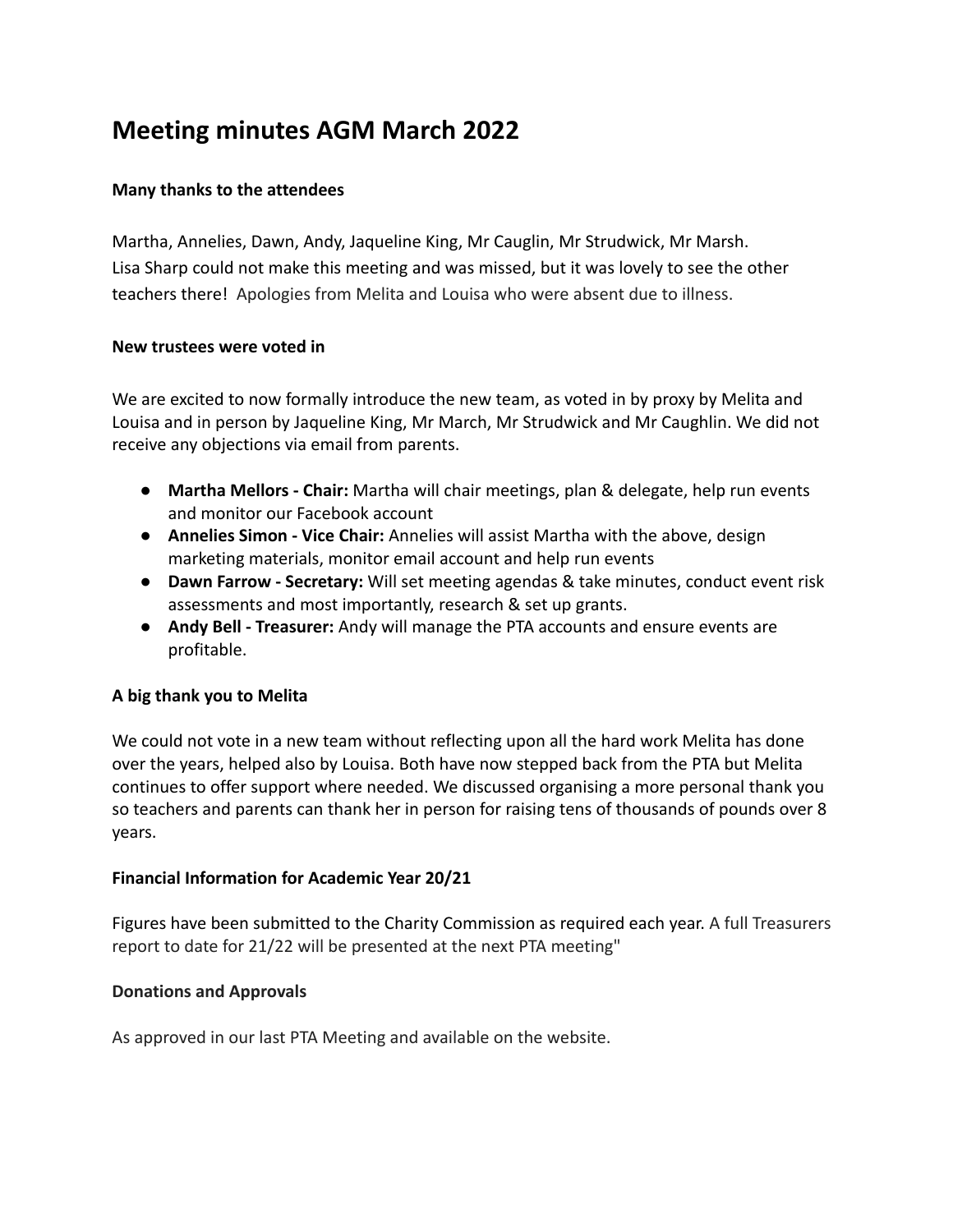# **IT / Digital**

We have committed to pay the school 8K per annum for Digital Classrooms To date 21/03 we have paid £2500 of that commitment. This leaves £5500.00 to pay before the end of the school year if possible through fundraising.

## **Topic Fund**

Teachers can request up to £50 per term per class to enhance topic learning and this is pre-approved at the first meeting of 2022.

#### **Wellbeing room**

We committed to £1000 to reimburse the school for their investment in the wellbeing room and the final £500 will be paid from the funds raised on pancake day.

#### **Mary's Garden**

Mary's Garden still has £300 in the account from a dress down day which they can request as needed.

#### **Buffer**

We will aim to keep a buffer of at least £1000 in the account.

#### **Current funds**

At 21.3 the PTA had £2591 in the account

#### **Summary as at 21.3**

- £2591 in the account
- £7550 approx needed to cover commitments until the end of this school year and have a £1000 buffer

= roughly £5000 to make from events this term. We will check these numbers again with Andy to ensure we have enough income from our planned and approved events and present the results at our next meeting.